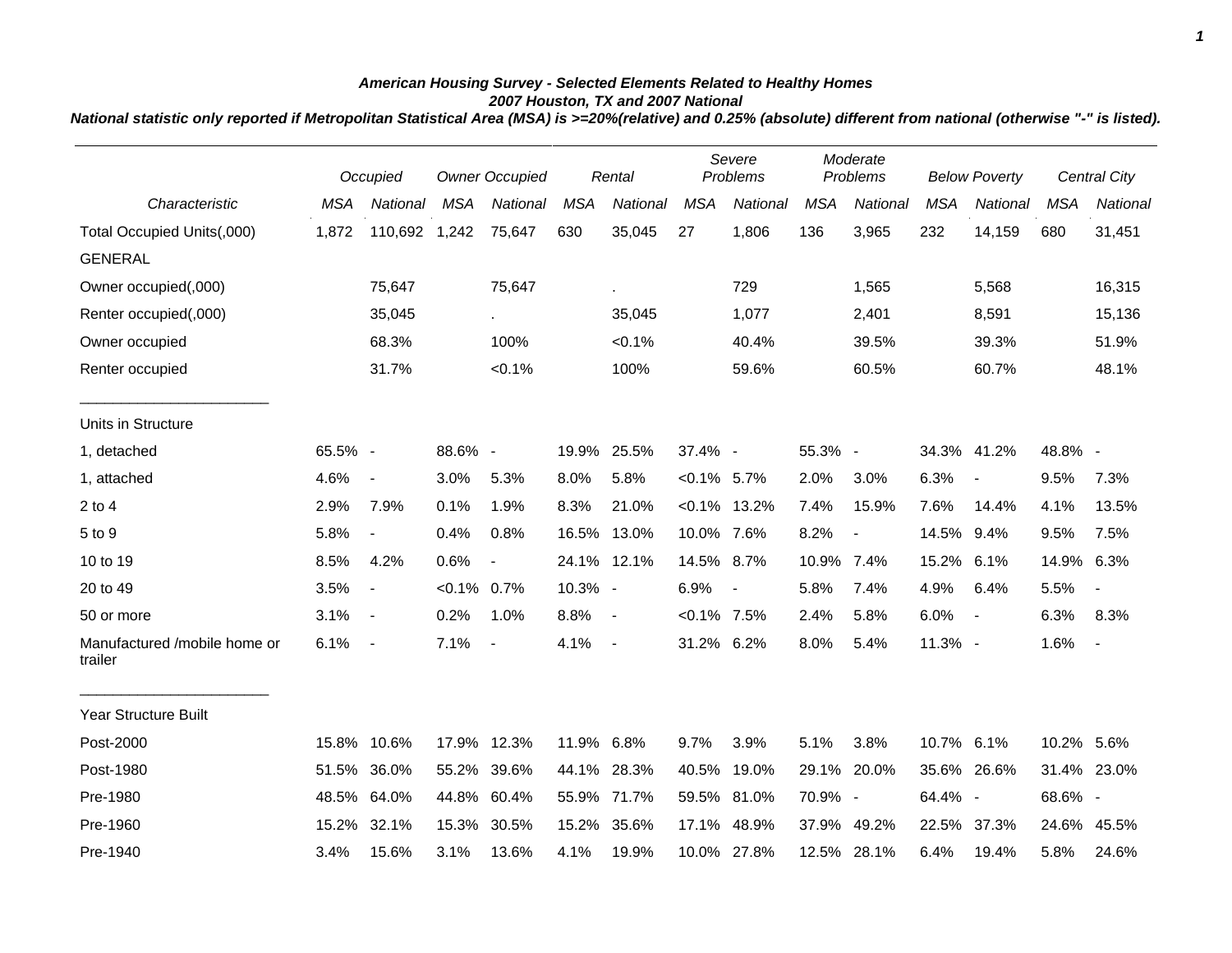|                                                        |         | Occupied                 |         | <b>Owner Occupied</b> |                | Rental          |               | Severe<br>Problems |                 | Moderate<br>Problems |                | <b>Below Poverty</b> |         | Central City             |  |
|--------------------------------------------------------|---------|--------------------------|---------|-----------------------|----------------|-----------------|---------------|--------------------|-----------------|----------------------|----------------|----------------------|---------|--------------------------|--|
| Characteristic                                         | MSA     | National                 | MSA     | National              | MSA            | National        | MSA           | National           | MSA             | National             | MSA            | National             | MSA     | National                 |  |
| Foundation (for 1-unit not<br>manufactured)            |         |                          |         |                       |                |                 |               |                    |                 |                      |                |                      |         |                          |  |
| 1-Unit not manufactured(,000)                          | 1,313   | 77,517                   | 1,138   | 66,554                | 176            | 10,963          | 10            | 887                | 78              | 1,916                | 94             | 6,602                | 396     | 17,830                   |  |
| With a basement under all of<br>house                  | 0.1%    | 33.1%                    | 0.2%    | 34.6%                 |                | $< 0.1\%$ 24.1% | $< 0.1\%$     | 31.3%              | 1.2%            | 15.8%                | $< 0.1\%$      | 26.9%                | 0.3%    | 32.8%                    |  |
| With a basement under part of<br>house                 | 0.2%    | 10.7%                    | 0.3%    | 11.3%                 | $< 0.1\%$ 7.1% |                 |               | $< 0.1\%$ 10.7%    | $< 0.1\%$ 10.4% |                      | $< 0.1\%$ 8.1% |                      | 0.3%    | 8.1%                     |  |
| With a crawl space                                     | 9.7%    | 23.3%                    | 8.7%    | 22.5%                 |                | 16.1% 28.8%     | 46.5%         | 30.9%              |                 | 38.0% 48.5%          |                | 24.3% 29.7%          | 17.0%   | 22.0%                    |  |
| On a concrete slab                                     | 87.0%   | 31.5%                    | 88.2%   | 30.4%                 | 79.0%          | 38.1%           | 53.5%         | 24.2%              | 48.7%           | 20.6%                | 70.9%          | 32.7%                | 81.0%   | 35.9%                    |  |
| In some other way                                      | 3.0%    | 1.4%                     | 2.6%    | 1.3%                  | 5.0%           | 2.0%            | $<0.1\%$ 3.0% |                    | 12.1% 4.7%      |                      | 4.8%           | 2.7%                 | 1.4%    | $\sim$                   |  |
| <b>EXTERIOR</b>                                        |         |                          |         |                       |                |                 |               |                    |                 |                      |                |                      |         |                          |  |
| <b>External Building Conditions (non</b><br>multiunit) |         |                          |         |                       |                |                 |               |                    |                 |                      |                |                      |         |                          |  |
| Sagging roof                                           | 2.8%    | $\overline{a}$           | 2.8%    | 1.9%                  | 2.5%           | 4.5%            | 10.7% 8.4%    |                    | 12.4% -         |                      | 7.7%           | 5.1%                 | 3.9%    | 2.7%                     |  |
| Missing roofing material                               | 6.2%    | 4.7%                     | 5.7%    | 4.4%                  | 9.2%           | 6.4%            | 9.9%          | $\overline{a}$     | 9.6%            | 15.9%                | 10.0% 7.7%     |                      | 9.2%    | 5.1%                     |  |
| Hole in roof                                           | 1.4%    | $\overline{\phantom{a}}$ | 1.2%    |                       | 2.3%           | 3.4%            | 5.4%          | 10.9%              | 7.5%            | 12.5%                | 5.4%           | 3.4%                 | 2.4%    | $\overline{\phantom{a}}$ |  |
| Missing bricks, siding, other<br>outside wall material | 3.8%    | 2.6%                     | 3.2%    | 2.1%                  | 7.6%           | 5.2%            | 25.2%         | 12.9%              | 10.5%           | 13.3%                | 11.3%          | 5.6%                 | 4.9%    | 3.0%                     |  |
| Sloping outside walls                                  | 2.3%    | 1.4%                     | 2.1%    | 1.1%                  | 3.3%           | $\blacksquare$  | 21.1% 8.5%    |                    | 6.2%            | 9.0%                 | 8.7%           | 3.1%                 | 3.9%    | 1.7%                     |  |
| Boarded up windows                                     | 2.0%    | 1.0%                     | 2.0%    | 0.8%                  | 2.5%           | $\blacksquare$  | 13.0% 5.6%    |                    | 10.2%           | 5.7%                 | 4.3%           | 3.1%                 | 2.4%    | 1.5%                     |  |
| <b>Broken windows</b>                                  | 5.3%    | 3.6%                     | 4.7%    | 2.9%                  | 8.6%           | $\blacksquare$  |               | 27.9% 15.5%        | 14.4% -         |                      | 12.2%          | 7.8%                 | 4.5%    | $\overline{\phantom{a}}$ |  |
| Bars on windows                                        | 8.0%    | 3.7%                     | 8.4%    | 3.4%                  | 5.5%           | $\blacksquare$  | 5.3%          | 6.4%               | 10.6% -         |                      | 12.0%          | 6.5%                 | 15.8%   | 10.2%                    |  |
| Foundation crumbling or has open<br>crack or hole      | 3.8%    | 2.6%                     | 3.9%    | 2.2%                  | 3.4%           | 4.9%            | 25.0% 8.7%    |                    | 13.2% -         |                      | 8.6%           | 4.3%                 | 6.0%    | 3.4%                     |  |
| None of the above                                      | 75.3% - |                          | 76.1% - |                       | 70.4% -        |                 | 30.7%         | 61.9%              | 55.1% -         |                      | 55.7% 72.0%    |                      | 67.6% - |                          |  |
| None of the above (excluding bars)                     | 80.5% - |                          | 81.6% - |                       | 73.8% -        |                 |               | 30.7% 66.6%        | 62.4% -         |                      | 65.9% -        |                      | 78.5% - |                          |  |
| Water Leakage During Last 12                           |         |                          |         |                       |                |                 |               |                    |                 |                      |                |                      |         |                          |  |

Months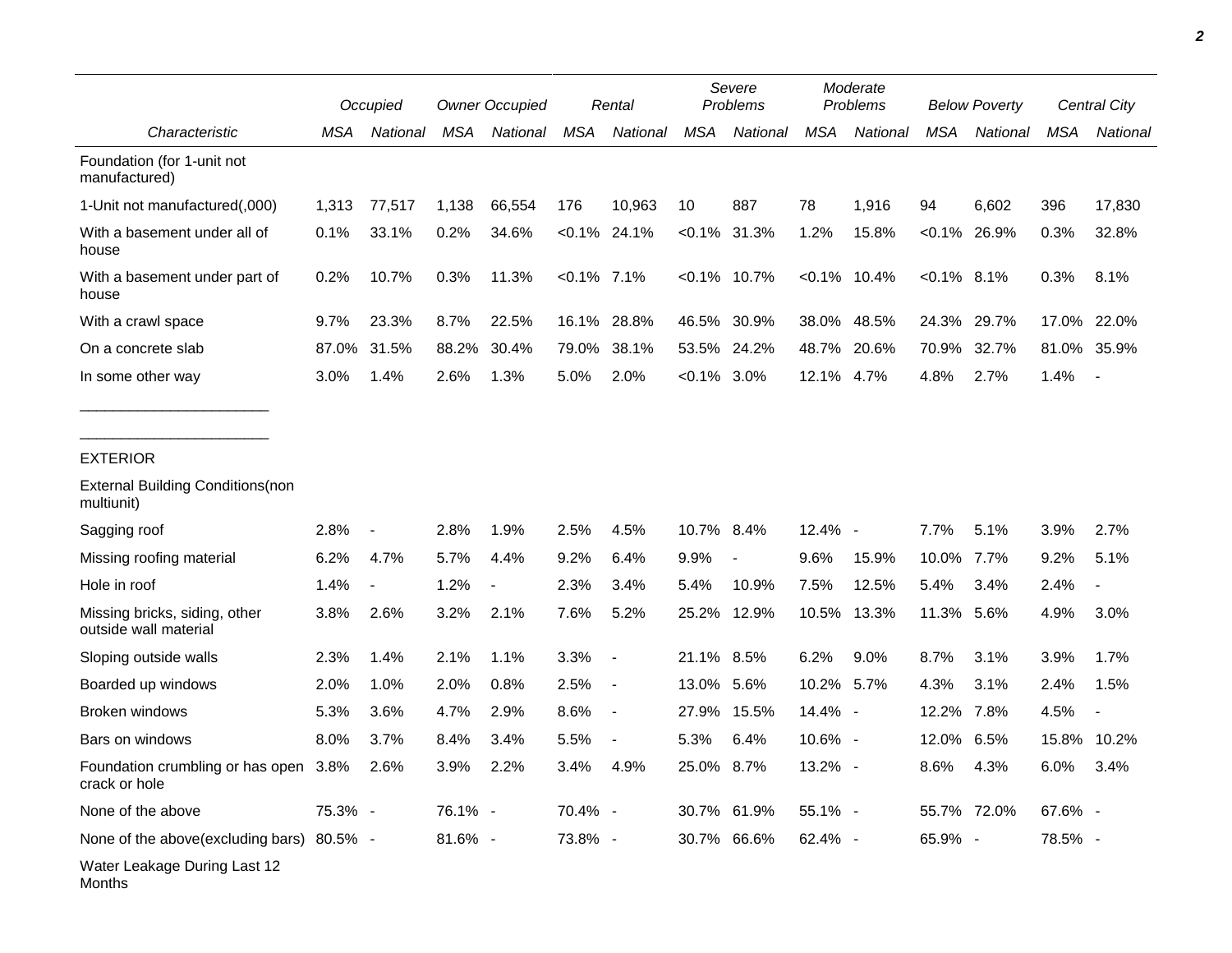|                                                              | Occupied     |                          | <b>Owner Occupied</b> |                          | Rental         |                          | Severe<br>Problems |               | Moderate<br>Problems |                          | <b>Below Poverty</b> |                          | Central City  |                          |
|--------------------------------------------------------------|--------------|--------------------------|-----------------------|--------------------------|----------------|--------------------------|--------------------|---------------|----------------------|--------------------------|----------------------|--------------------------|---------------|--------------------------|
| Characteristic                                               | MSA          | National                 | <b>MSA</b>            | National                 | <b>MSA</b>     | National                 | <b>MSA</b>         | National      | MSA                  | National                 | <b>MSA</b>           | National                 | <b>MSA</b>    | National                 |
| With leakage from outside<br>structure                       | 8.2%         | 10.4%                    | 7.4%                  | 10.9%                    | 9.7%           | $\blacksquare$           | 16.4% -            |               |                      | 22.6% 28.1%              | 13.0%                | $9.8\%$                  | 9.5%          | $\sim$                   |
| Roof                                                         | 5.2%         | $\overline{\phantom{a}}$ | 5.2%                  | $\overline{\phantom{a}}$ | 5.4%           | $\overline{\phantom{a}}$ |                    | 16.4% 11.8%   | 18.5% -              |                          | 8.6%                 | 5.4%                     | 6.0%          | $\overline{\phantom{a}}$ |
| <b>Basement leak</b>                                         | 0.1%         | 3.8%                     | 0.1%                  | 4.6%                     | $< 0.1\%$ 1.9% |                          | $< 0.1\%$ 4.4%     |               | $<0.1\%$ 7.3%        |                          | $< 0.1\%$            | 2.3%                     | $<0.1\%$ 3.6% |                          |
| Walls, closed windows, or doors<br>leak                      | 2.3%         | 1.8%                     | 2.1%                  | 1.5%                     | 2.9%           | $\blacksquare$           | 3.9%               | 6.2%          | 4.5%                 | 7.4%                     | 4.1%                 | 2.2%                     | 2.4%          |                          |
| Other or Unknown exterior Leak                               | 0.9%         | $\blacksquare$           | 0.4%                  | 1.1%                     | 1.9%           | 1.3%                     | $< 0.1\%$ 1.9%     |               | 2.5%                 | 3.3%                     | 0.9%                 | $\sim$                   | 1.5%          | $\blacksquare$           |
| <b>INTERIOR</b>                                              |              |                          |                       |                          |                |                          |                    |               |                      |                          |                      |                          |               |                          |
| Damage                                                       |              |                          |                       |                          |                |                          |                    |               |                      |                          |                      |                          |               |                          |
| Holes in floors                                              | 0.9%         | $\overline{\phantom{a}}$ | 0.9%                  | $\overline{\phantom{a}}$ | 1.1%           | 1.7%                     | 10.5% -            |               | 4.2%                 | 9.7%                     | 3.1%                 | $\sim$                   | 1.5%          |                          |
| Open cracks or holes                                         | 6.9%         | 4.8%                     | 6.7%                  | 3.7%                     | 7.3%           | $\blacksquare$           |                    | 35.4% 19.1%   | 27.1%                | $\overline{\phantom{a}}$ | 11.8% 8.0%           |                          | 8.5%          | 6.4%                     |
| Broken plaster or peeling paint                              | 2.6%         | 2.0%                     | 2.2%                  | 1.4%                     | 3.3%           | $\overline{\phantom{a}}$ |                    | 13.8% 10.4%   |                      | 14.9% 19.3%              | 3.4%                 | $\overline{\phantom{a}}$ | 3.6%          |                          |
| Water Leakage During Last 12<br>Months                       |              |                          |                       |                          |                |                          |                    |               |                      |                          |                      |                          |               |                          |
| With leakage from inside structure 8.1%                      |              | $\sim$                   | 6.7%                  | $\overline{\phantom{a}}$ | 11.0% -        |                          | 20.3% -            |               |                      | 18.3% 25.5%              | 12.9% 10.2%          |                          | 9.1%          |                          |
| Fixtures backed up or overflowed                             | 2.0%         | $\blacksquare$           | 1.8%                  | $\overline{\phantom{a}}$ | 2.5%           | 3.0%                     | 11.4% 5.1%         |               | 6.3%                 | 8.9%                     | 2.9%                 | $\overline{\phantom{a}}$ | 2.5%          |                          |
| Pipes leaked                                                 | 3.6%         | $\overline{\phantom{a}}$ | 2.7%                  | $\overline{\phantom{a}}$ | 5.4%           | $\overline{\phantom{a}}$ |                    | 14.4% 10.0%   | 9.4%                 | 13.4%                    | 7.6%                 | 5.0%                     | 4.2%          |                          |
| Broken water heater                                          | 0.5%         | 0.8%                     | 0.6%                  | $\overline{\phantom{a}}$ | 0.3%           | 0.9%                     | $< 0.1\%$ 1.3%     |               | 0.9%                 | 2.4%                     | $< 0.1\%$            | 0.8%                     | 0.3%          | 0.7%                     |
| Other or Unknown                                             | 2.8%         | 2.1%                     | 2.0%                  | $\overline{\phantom{a}}$ | 4.4%           | 3.0%                     | $< 0.1\%$ 5.0%     |               | 7.9%                 | $\overline{\phantom{a}}$ | 4.5%                 | 2.5%                     | 3.4%          | 2.7%                     |
|                                                              |              |                          |                       |                          |                |                          |                    |               |                      |                          |                      |                          |               |                          |
| Rodents                                                      |              | 0.7%                     | 1.2%                  |                          |                |                          |                    |               |                      |                          |                      |                          | 2.0%          |                          |
| Signs of rats in last 3 mon.<br>Signs of mice in last 3 mon. | 1.3%<br>2.9% | 5.5%                     | 2.7%                  | 0.6%<br>5.3%             | 1.4%<br>3.1%   | 1.1%<br>6.0%             | 3.7%<br>7.0%       | 5.4%<br>12.8% | 6.7%                 | 3.7%<br>10.2% 12.5%      | 2.0%<br>4.1%         | 1.6%<br>8.2%             | 3.6%          | 1.2%<br>5.6%             |
|                                                              |              |                          |                       |                          |                |                          |                    |               |                      |                          |                      |                          |               |                          |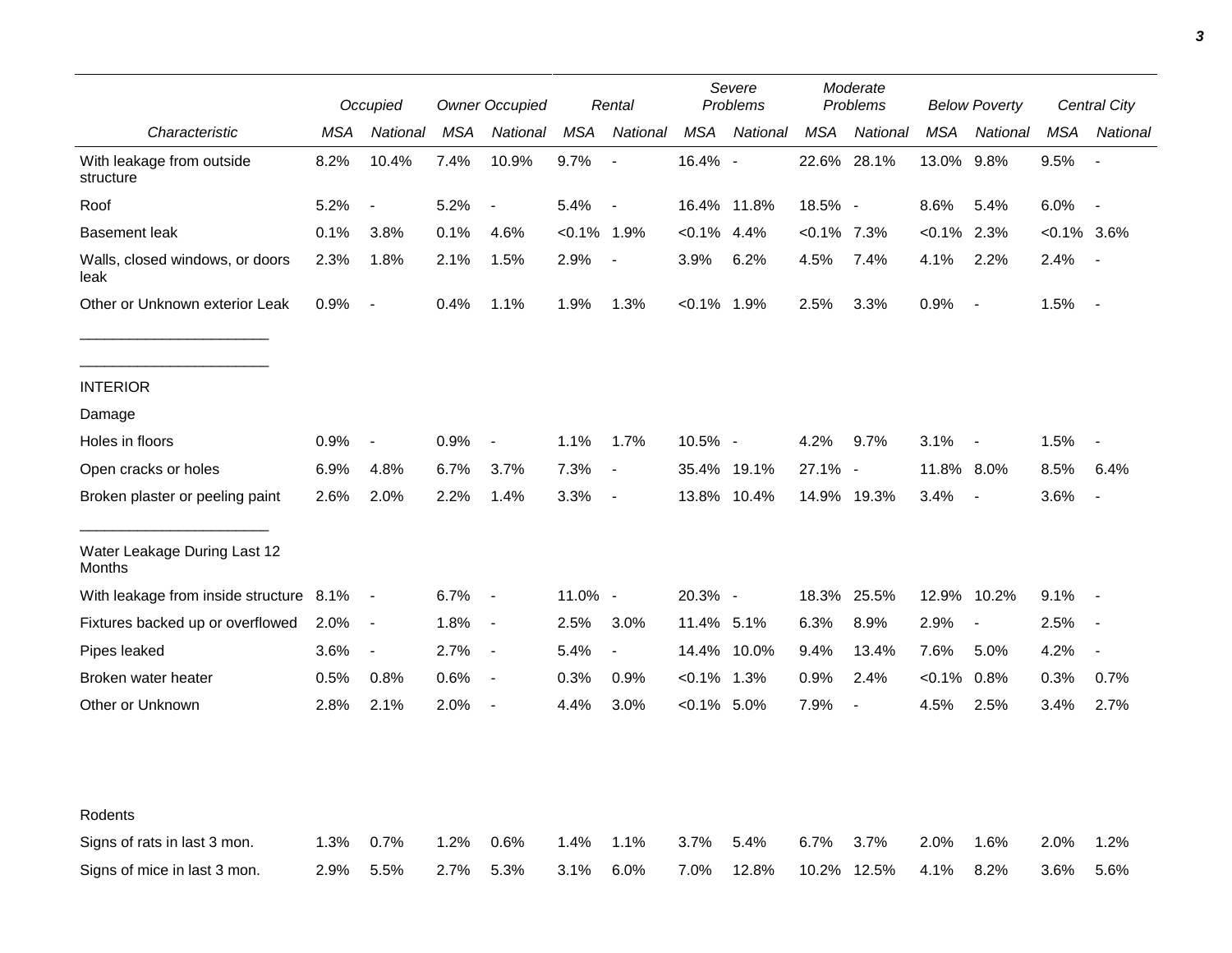|                                                           | Occupied    |                          | <b>Owner Occupied</b><br>Rental |                          |                |                          |                | Severe<br>Moderate<br>Problems<br>Problems |                |          |                | <b>Below Poverty</b>     | Central City |                          |
|-----------------------------------------------------------|-------------|--------------------------|---------------------------------|--------------------------|----------------|--------------------------|----------------|--------------------------------------------|----------------|----------|----------------|--------------------------|--------------|--------------------------|
| Characteristic                                            | MSA         | National                 | MSA                             | National                 | <b>MSA</b>     | National                 | MSA            | National                                   | <b>MSA</b>     | National | <b>MSA</b>     | National                 | <b>MSA</b>   | National                 |
| Signs of rodents, not sure which<br>kind in last 3 mon.   | 0.5%        | $\overline{\phantom{a}}$ | 0.5%                            |                          | 0.6%           |                          | $< 0.1\%$      | 3.0%                                       | $< 0.1\%$ 1.5% |          | $< 0.1\%$ 0.7% |                          | 0.9%         | $\overline{\phantom{a}}$ |
| Electrical                                                |             |                          |                                 |                          |                |                          |                |                                            |                |          |                |                          |              |                          |
| No electrical wiring                                      | $< 0.1\%$ - |                          | $< 0.1\%$ 0.1%                  |                          | $< 0.1\%$ -    |                          | $< 0.1\%$ 2.4% |                                            | $< 0.1\%$ 0.0% |          | $< 0.1\%$ 0.1% |                          | $< 0.1\%$ -  |                          |
| Exposed wiring                                            | 0.9%        | $\overline{\phantom{a}}$ | 0.7%                            | $\overline{\phantom{a}}$ | 1.3%           | $\overline{\phantom{a}}$ | $< 0.1\%$ 3.0% |                                            | 2.5%           | 1.9%     | 1.1%           | 1.5%                     | 0.8%         | 1.2%                     |
| Rooms without electric outlets                            | 1.2%        | $\blacksquare$           | 1.4%                            | 1.1%                     | 0.9%           | 1.8%                     | 6.2%           | 7.8%                                       | 2.6%           |          | 2.6%           | $\overline{\phantom{a}}$ | 0.9%         | 1.6%                     |
| Fuses/breakers blown in last 3<br>mon.                    | 9.8%        | $\overline{\phantom{a}}$ | 11.0% -                         |                          | 7.3%           | 9.2%                     | 15.0% -        |                                            | 15.5% -        |          | 6.8%           | $\overline{\phantom{a}}$ | 7.9%         | 9.7%                     |
| Sanitation                                                |             |                          |                                 |                          |                |                          |                |                                            |                |          |                |                          |              |                          |
| Lacking complete kitchen facilities                       | 2.5%        | 1.6%                     | 0.9%                            | 0.4%                     | 5.6%           | 4.1%                     | 3.6%           | 8.9%                                       | 33.4% -        |          | 3.7%           |                          | 3.3%         |                          |
| Lacking some or all plumbing<br>facilities                | 1.0%        | $\overline{\phantom{a}}$ | 0.9%                            | $\overline{\phantom{a}}$ | 1.2%           | 2.0%                     | 69.6% -        |                                            | $< 0.1\%$ 0.0% |          | 2.6%           | $\overline{\phantom{a}}$ | 0.9%         | 1.7%                     |
| Water not safe to drink                                   | 17.1%       | 8.1%                     | 15.4% 6.5%                      |                          | 20.6%          | 11.6%                    | 47.7%          | 15.0%                                      | 24.9% 13.8%    |          | 24.9%          | 11.5%                    | 19.8%        | 10.0%                    |
| Water stoppage in last 3 mon.                             | 4.6%        | 3.4%                     | 3.5%                            |                          | 6.7%           | 4.7%                     | 3.4%           | 8.9%                                       | 10.0% 6.3%     |          | 9.9%           | 3.9%                     | 4.8%         | 3.4%                     |
| No flush toilets working some time 3.1%<br>in last 3 mon. |             | 2.0%                     | 2.0%                            | 1.1%                     | 5.4%           | 3.9%                     | 15.5% 7.4%     |                                            | 13.7% 9.9%     |          | 10.3% 4.1%     |                          | 4.6%         | 2.6%                     |
| With sewage disposal breakdowns 2.1%<br>in last 3 mon.    |             | 1.3%                     | 1.6%                            | 1.1%                     | 3.0%           | 1.7%                     | 3.4%           | $\overline{\phantom{a}}$                   | 4.1%           |          | 4.1%           | 1.7%                     | 2.6%         | 1.5%                     |
| Septic tank, cesspool, chemical<br>toilet                 | 7.6%        | 20.0%                    | 9.8%                            | 25.8%                    | 3.2%           | 7.6%                     |                | 12.4% 15.1%                                | 12.8% 17.6%    |          | 6.1%           | 14.7%                    | 0.4%         | 1.2%                     |
| With septic tank or cesspool<br>breakdowns in last 3 mon. | 0.1%        | $\overline{\phantom{a}}$ | 0.1%                            | $\sim$ $-$               | $< 0.1\%$ 0.2% |                          | $< 0.1\%$ 1.3% |                                            | $< 0.1\%$ 0.3% |          | $< 0.1\%$ 0.3% |                          | $< 0.1\%$ -  |                          |

## HEATING/FUEL

Main Heating Equipment

| Warm-air furnace          |                           |  |  |  | 82.3% 62.9% 85.4% 67.4% 76.3% 53.2% 57.8% 44.3% 44.7% -                | 66.3% - | 79.4% 60.5% |
|---------------------------|---------------------------|--|--|--|------------------------------------------------------------------------|---------|-------------|
| Steam or hot water system | $< 0.1\%$ 11.5% 0.1% 9.9% |  |  |  | $<$ 0.1% 15.0% $<$ 0.1% 21.9% $<$ 0.1% 11.2% $<$ 0.1% 12.8% 0.1% 16.5% |         |             |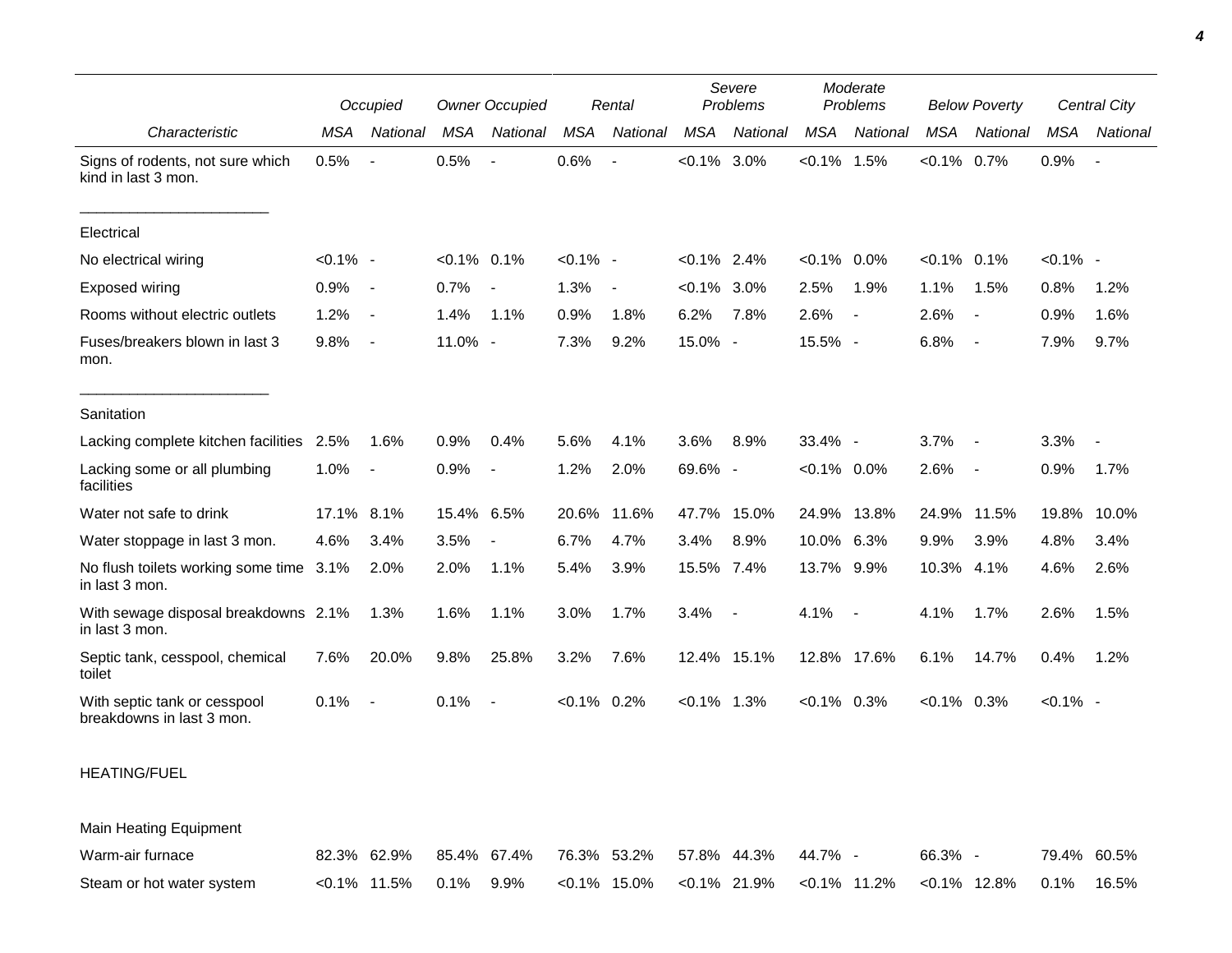|                                                         |                | Occupied                 |                | <b>Owner Occupied</b>    |                | Rental         |                | Severe<br>Problems |                | Moderate<br>Problems |                | <b>Below Poverty</b>     |                     | Central City             |
|---------------------------------------------------------|----------------|--------------------------|----------------|--------------------------|----------------|----------------|----------------|--------------------|----------------|----------------------|----------------|--------------------------|---------------------|--------------------------|
| Characteristic                                          | <b>MSA</b>     | National                 | <b>MSA</b>     | National                 | <b>MSA</b>     | National       | <b>MSA</b>     | National           | <b>MSA</b>     | National             | <b>MSA</b>     | National                 | <b>MSA</b>          | <b>National</b>          |
| Electric heat pump                                      | 7.6%           | 11.7%                    | 5.3%           | 12.6%                    | 12.1% -        |                | $< 0.1\%$ 7.3% |                    | 6.1%           | 4.5%                 | 8.3%           | $\overline{\phantom{a}}$ | 7.9%                | $\overline{\phantom{a}}$ |
| Built-in electric units                                 | 0.4%           | 4.3%                     | 0.1%           | 2.8%                     | 0.8%           | 7.6%           | $< 0.1\%$ 5.2% |                    | 0.3%           | 5.1%                 | 0.8%           | 6.4%                     | 0.3%                | 3.8%                     |
| Floor, wall, or other built-in hot air<br>without ducts | 1.8%           | 4.5%                     | 1.4%           | 2.7%                     | 2.6%           | 8.4%           | 3.6%           | 7.8%               | 2.0%           | 4.9%                 | 4.6%           | 6.7%                     | 3.7%                | 6.4%                     |
| Room heaters with flue                                  | 0.6%           | 1.0%                     | 0.6%           | 0.9%                     | 0.7%           | 1.3%           | $< 0.1\%$ 2.0% |                    | $< 0.1\%$      | 1.4%                 | 2.5%           | 1.9%                     | 1.2%                | 0.7%                     |
| Room heaters without flue                               | 3.4%           | 1.1%                     | 3.5%           | 1.0%                     | 3.3%           | 1.3%           | 13.6% 2.8%     |                    | 44.2%          | 28.7%                | 7.4%           | 2.5%                     | 3.9%                | 0.9%                     |
| Portable electric heaters                               | 2.6%           | 0.9%                     | 2.6%           | 0.6%                     | 2.6%           | 1.7%           | 15.5% 3.6%     |                    | 2.1%           | 2.6%                 | 8.1%           | 1.8%                     | 2.6%                | 1.3%                     |
| <b>Stoves</b>                                           | 0.1%           | 0.9%                     | 0.1%           | 1.0%                     | $< 0.1\%$ 0.4% |                | $< 0.1\%$ 3.3% |                    | $< 0.1\%$ 0.7% |                      | 0.5%           | 1.1%                     | $< 0.1\%$ $< 0.1\%$ |                          |
| Fireplace with inserts                                  | $< 0.1\%$ -    |                          | $< 0.1\%$      | 0.2%                     | 0.1%           | $\blacksquare$ | $< 0.1\%$ 0.1% |                    | $< 0.1\%$ 0.1% |                      | $< 0.1\%$ 0.1% |                          | 0.1%                | $\sim$                   |
| Fireplace without inserts                               | $< 0.1\%$ -    |                          | $< 0.1\%$ 0.1% |                          | $< 0.1\%$ -    |                | $< 0.1\%$ 0.2% |                    | $< 0.1\%$ 0.1% |                      | $< 0.1\%$ -    |                          | $< 0.1\%$ -         |                          |
| Other                                                   | 0.8%           | 0.4%                     | 0.7%           | 0.4%                     | 1.1%           | 0.5%           | $< 0.1\%$ 0.4% |                    | 0.7%           | 0.4%                 | 1.6%           | 0.9%                     | 0.6%                | $\sim$                   |
| No heating equipment                                    | 0.2%           | $\overline{\phantom{a}}$ | 0.2%           | $\overline{\phantom{a}}$ | 0.1%           | 0.7%           | 9.5%           | 0.5%               | $< 0.1\%$      | 0.6%                 | $< 0.1\%$ 0.7% |                          | 0.1%                | 0.7%                     |
| Cooking stove                                           | 0.1%           | $\overline{\phantom{a}}$ | 0.1%           | $\sim$ $-$               | 0.2%           | $\blacksquare$ | $< 0.1\%$ 0.6% |                    | $< 0.1\%$ 0.1% |                      | $< 0.1\%$ 0.2% |                          | 0.1%                | $\sim$                   |
| <b>Water Heating Fuel</b>                               |                |                          |                |                          |                |                |                |                    |                |                      |                |                          |                     |                          |
| Electricity                                             | 40.5% -        |                          | 26.7% 37.9%    |                          |                | 67.8% 44.5%    |                | 56.1% 35.9%        | 41.6% -        |                      | 55.5% -        |                          | 44.2% 29.6%         |                          |
| Gas, LP/bottled gas                                     | 59.4% -        |                          | 73.3% 57.5%    |                          |                | 32.2% 50.1%    | 43.9% 53.7%    |                    | 58.4% -        |                      | 44.5% -        |                          | 55.8% -             |                          |
| Fuel oil                                                | $< 0.1\%$ 4.5% |                          | $< 0.1\%$ 4.2% |                          | $< 0.1\%$ 5.2% |                | $< 0.1\%$ 9.3% |                    | $< 0.1\%$ 4.2% |                      | $< 0.1\%$ 4.5% |                          | $< 0.1\%$ 5.7%      |                          |
| Kerosene or other liquid fuel                           | $< 0.1\%$ -    |                          | $< 0.1\%$ -    |                          | $< 0.1\%$ -    |                | $< 0.1\%$ 0.2% |                    | $< 0.1\%$ 0.1% |                      | $< 0.1\%$      | $< 0.1\%$                | $< 0.1\%$ -         |                          |
| Other                                                   | 0.1%           | $\sim$                   | 0.1%           | $\sim$                   | $< 0.1\%$ 0.1% |                | $< 0.1\%$ 0.9% |                    | $< 0.1\%$      | 0.1%                 | $< 0.1\%$ 0.1% |                          | $< 0.1\%$ 0.2%      |                          |
| Clothes Dryer(,000)                                     | 1,504          | 88,506                   | 1,177          | 71,443                   | 327            | 17,063         | 21             | 912                | 78             | 2,265                | 115            | 8,133                    | 460                 | 20,153                   |
| Have Clothes Dryer                                      | 80.4% -        |                          | 94.7% -        |                          | 52.0% -        |                |                | 76.3% 50.5%        | 57.2% -        |                      | 49.6% -        |                          | 67.7% -             |                          |
| Electricity                                             | 73.1% -        |                          | 68.8% -        |                          | 88.4% -        |                | 77.4% -        |                    | 74.7% -        |                      | 81.3% -        |                          | 73.1% -             |                          |
| Gas, LP gas (liquid propane)                            | 26.9% -        |                          | 31.2% 24.9%    |                          |                | 11.6% 14.1%    | 22.6% -        |                    |                | 25.3% 15.7%          | 18.7% -        |                          | 26.9% -             |                          |
| Other                                                   | $< 0.1\%$ -    |                          | $< 0.1\%$ -    |                          | $< 0.1\%$ 0.1% |                | $< 0.1\%$ 0.3% |                    |                | $< 0.1\%$ $< 0.1\%$  | $< 0.1\%$ -    |                          | $< 0.1\%$ -         |                          |

Heating Problems

\_\_\_\_\_\_\_\_\_\_\_\_\_\_\_\_\_\_\_\_\_\_\_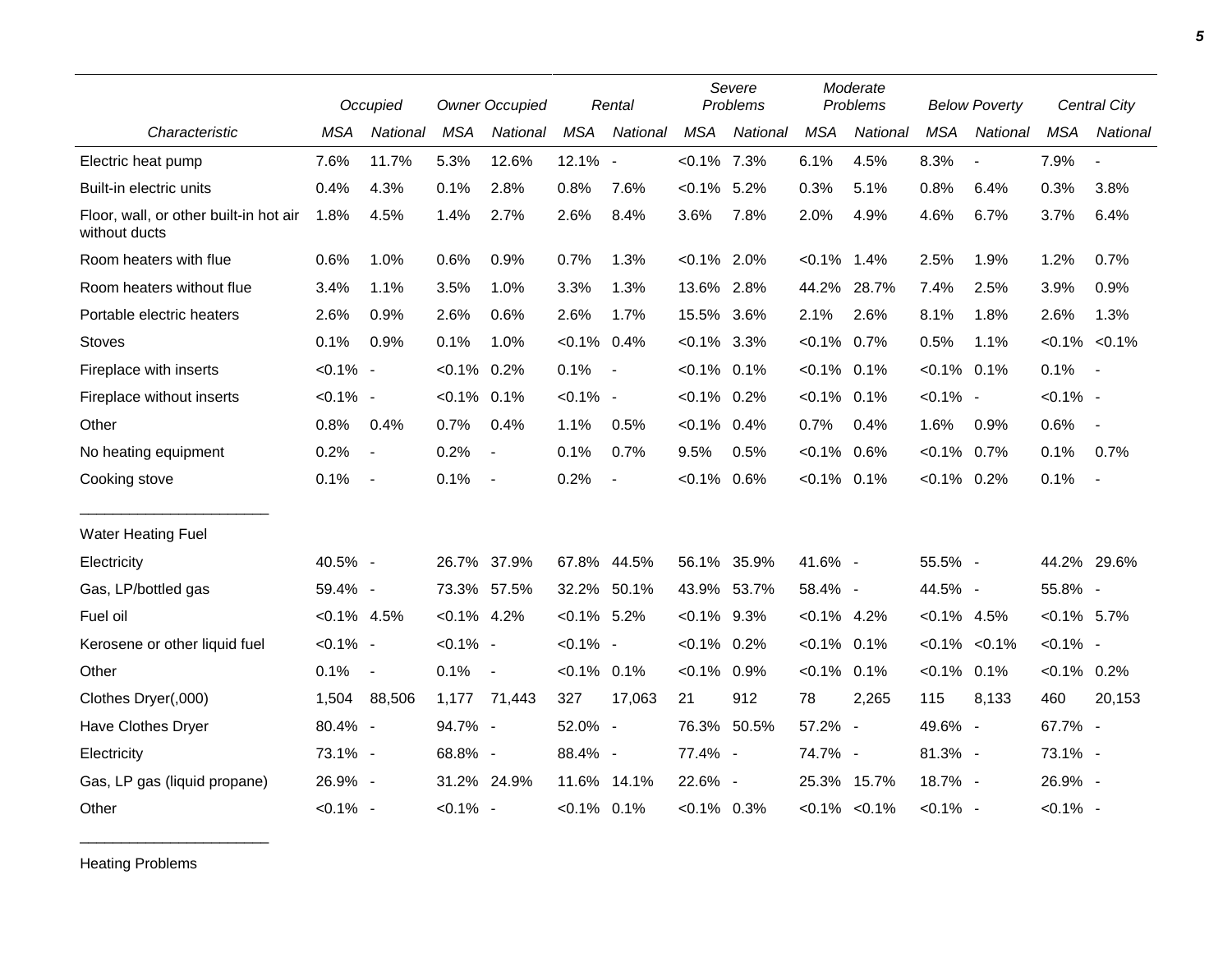|                                                             |                | Occupied                 |                | <b>Owner Occupied</b>    |             | Rental         |                | Severe<br>Problems       |                | Moderate<br>Problems     |                | <b>Below Poverty</b>     |                | <b>Central City</b> |
|-------------------------------------------------------------|----------------|--------------------------|----------------|--------------------------|-------------|----------------|----------------|--------------------------|----------------|--------------------------|----------------|--------------------------|----------------|---------------------|
| Characteristic                                              | MSA            | <b>National</b>          | <b>MSA</b>     | National                 | <b>MSA</b>  | National       | <b>MSA</b>     | National                 | <b>MSA</b>     | National                 | <b>MSA</b>     | National                 | <b>MSA</b>     | National            |
| Uncomfortably cold for 24 hours or 4.8%<br>more last winter |                | 8.8%                     | 4.8%           | 7.6%                     | 4.7%        | 11.7%          | 43.2% -        |                          | 13.0%          | 18.9%                    | 8.5%           | 13.4%                    | 4.3%           | 9.5%                |
| Heating equipment breakdowns                                | 1.9%           | 2.4%                     | 1.8%           |                          | 1.9%        | 3.3%           | 27.0% -        |                          | 2.7%           | 3.5%                     | 1.2%           | 3.8%                     | 1.9%           | 3.1%                |
| Other causes                                                | 2.4%           | 5.9%                     | 2.8%           | 5.5%                     | 1.7%        | 7.0%           |                | 15.5% 11.4%              | 7.7%           | 13.9%                    | 6.4%           | 8.4%                     | 2.0%           | 5.8%                |
| Utility interruption                                        | 0.2%           | 2.4%                     | 0.2%           | 2.8%                     | 0.4%        | 1.7%           | $< 0.1\%$ 2.3% |                          | $< 0.1\%$ 2.4% |                          | 0.6%           | 1.9%                     | 0.3%           | 1.3%                |
| Inadequate heating capacity                                 | 1.0%           | $\overline{\phantom{a}}$ | 1.3%           | 0.6%                     | 0.3%        | 2.0%           | 12.5% 4.5%     |                          | 3.9%           | $\blacksquare$           | 2.3%           | $\overline{\phantom{a}}$ | 0.7%           | 1.6%                |
| Inadequate insulation                                       | 0.6%           | $\blacksquare$           | 0.6%           | $\overline{\phantom{a}}$ | 0.6%        | 1.6%           | 7.7%           | 2.7%                     | 4.4%           | $\blacksquare$           | 2.5%           | 2.0%                     | 0.4%           | 1.1%                |
| Cost of heating                                             | 0.4%           | 0.9%                     | 0.5%           | 0.9%                     | 0.1%        | 0.8%           | $< 0.1\%$ 1.4% |                          | 0.7%           | 2.8%                     | $< 0.1\%$ 1.6% |                          | 0.3%           | 1.0%                |
| Other                                                       | 0.6%           | 1.4%                     | 0.6%           | 1.1%                     | 0.4%        | 1.9%           | $< 0.1\%$ 3.4% |                          | 1.4%           | 3.7%                     | 2.2%           | $\overline{\phantom{a}}$ | 0.6%           | 1.3%                |
| SELECTED PHYSICAL<br><b>PROBLEMS</b>                        |                |                          |                |                          |             |                |                |                          |                |                          |                |                          |                |                     |
| Severe Physical Problems(,000)                              | 27             | 1,806                    | 16             | 729                      | 11          | 1,077          | 27             | 1,806                    |                |                          | 7              | 469                      | 11             | 755                 |
| Severe physical problems                                    | 1.4%           | $\overline{\phantom{a}}$ | 1.3%           | 1.0%                     | 1.7%        | 3.1%           | 100%           | $\overline{\phantom{a}}$ |                |                          | 3.0%           | $\blacksquare$           | 1.6%           | 2.4%                |
| Plumbing                                                    | 1.0%           | $\overline{\phantom{a}}$ | 0.9%           | $\blacksquare$           | 1.2%        | 2.0%           | 69.6% -        |                          |                |                          | 2.6%           | $\overline{\phantom{a}}$ | 0.9%           | 1.7%                |
| Heating                                                     | 0.4%           | $\overline{\phantom{a}}$ | 0.4%           |                          | 0.4%        | 0.9%           | 27.0% -        |                          |                |                          | 0.8%           | $\overline{\phantom{a}}$ | 0.6%           |                     |
| Electric                                                    | $< 0.1\%$ -    |                          | $< 0.1\%$ 0.1% |                          | $< 0.1\%$ - |                | $< 0.1\%$ 2.7% |                          |                |                          | $< 0.1\%$ 0.1% |                          | $< 0.1\%$ -    |                     |
| Hallways                                                    | $< 0.1\%$ 0.0% |                          | $< 0.1\%$      | 0.0%                     | $< 0.1\%$   | 0.0%           | $< 0.1\%$ 0.0% |                          |                |                          | $< 0.1\%$ 0.0% |                          | $< 0.1\%$ 0.0% |                     |
| Upkeep                                                      | 0.2%           | $\overline{\phantom{a}}$ | 0.2%           | $\blacksquare$           | 0.1%        | $\blacksquare$ | 10.5% 4.3%     |                          |                |                          | 0.4%           | $\blacksquare$           | 0.4%           | 0.1%                |
| Moderate Physical Problems(,000)                            | 136            | 3,965                    | 66             | 1,565                    | 71          | 2,401          |                |                          | 136            | 3,965                    | 35             | 1,081                    | 64             | 1,549               |
| Moderate physical problems                                  | 7.3%           | 3.6%                     | 5.3%           | 2.1%                     | 11.2%       | 6.9%           |                |                          | 100%           | $\blacksquare$           | 15.0%          | 7.6%                     | 9.4%           | 4.9%                |
| Plumbing                                                    | 0.4%           | $\overline{\phantom{a}}$ | 0.3%           | $\frac{1}{2}$            | 0.6%        | $\blacksquare$ |                |                          | 5.4%           | $\blacksquare$           | 1.6%           | 0.3%                     | 0.5%           | 0.2%                |
| Heating                                                     | 3.2%           | 1.0%                     | 3.2%           | 1.0%                     | 3.2%        | 1.2%           |                |                          |                | 44.2% 28.7%              | 6.6%           | 2.3%                     | 3.6%           | 0.8%                |
| Upkeep                                                      | 2.4%           | 1.4%                     | 0.8%           | 0.3%                     | 5.6%        | 3.7%           |                |                          | 33.4%          | $\overline{\phantom{a}}$ | 3.7%           | $\overline{\phantom{a}}$ | 3.2%           | 2.5%                |
| Hallways                                                    | $< 0.1\%$      | 0.0%                     | $< 0.1\%$      | 0.0%                     | $< 0.1\%$   | 0.0%           |                |                          | $< 0.1\%$      | 0.0%                     | $< 0.1\%$      | 0.0%                     | $< 0.1\%$      | 0.0%                |
| Kitchen                                                     | 1.5%           | 1.1%                     | 1.0%           | 0.7%                     | 2.4%        | 1.9%           |                |                          | 20.4%          | 30.4%                    | 4.0%           | 2.3%                     | 2.6%           | 1.5%                |

\_\_\_\_\_\_\_\_\_\_\_\_\_\_\_\_\_\_\_\_\_\_\_